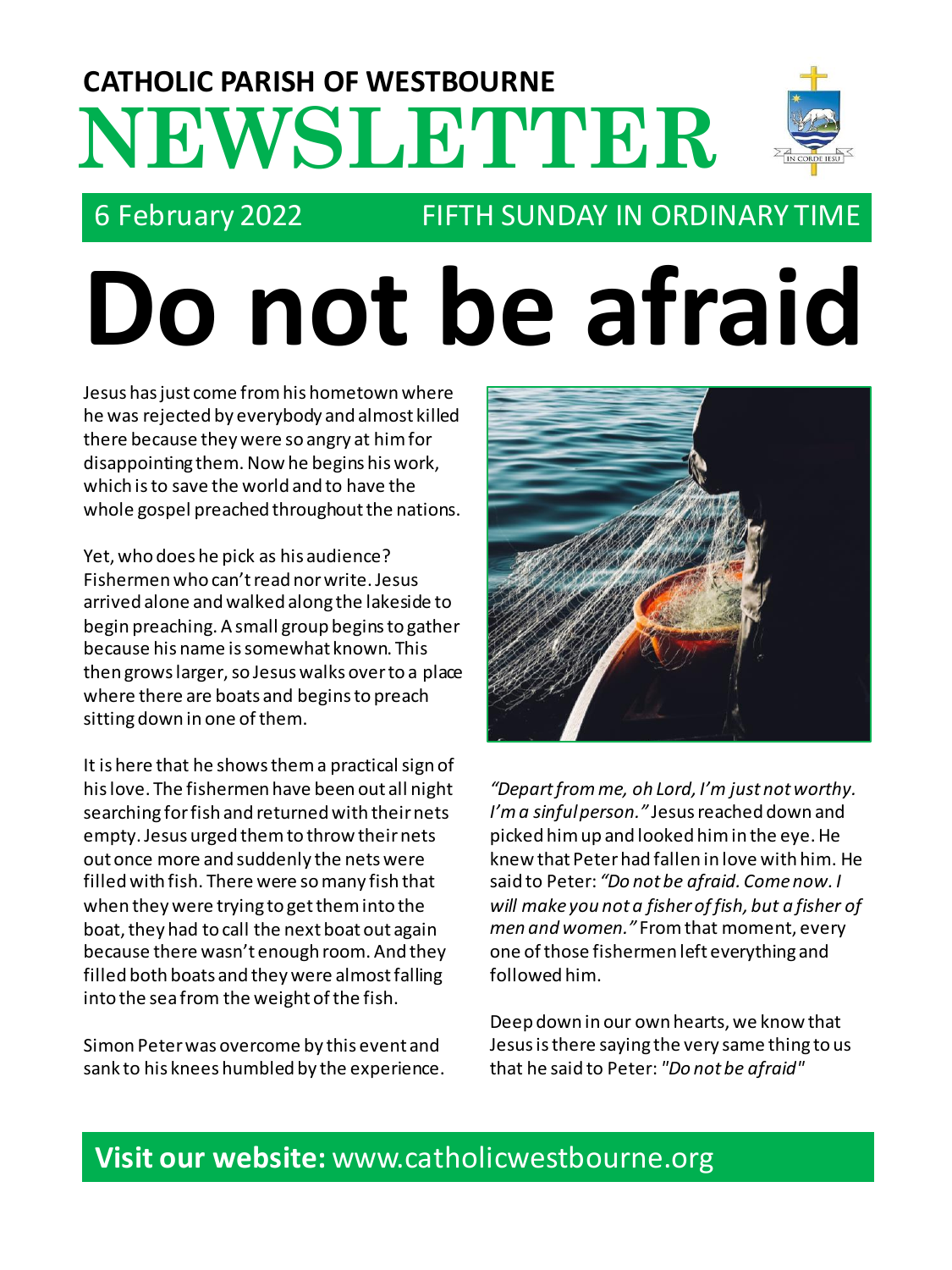## **MASS TIMES**

**Sunday 6 February - FIFTH SUNDAY IN ORDINARY TIME**

9.00am *The Parish* 11.00am W*ith the sacrament of baptism*

> **Tuesday 8th February - FERIA** 10.00am

**11am** *Tim Mc Cann* **Wednesday 14th** *Repose of the souls of Bernard Charles and Elsie May Pratt* **Wednesday 9th February – FERIA** 10.00am

**Saturday 16th** *Rosemarie Schofield RIP* **Thursday 10th February - FERIA** 10.00am

> **Friday 11th February –OUR LADY OF LOURDES** 6.00pm Adoration of the Blessed Sacrament 7.00pm

**CONFESSIONS:**After Mass or by appointment.

## **OUR PARISH**

#### **OUR LADY IMMACULATE CHURCH SEAMOOR ROAD, WESTBOURNE, BOURNEMOUTH, BH4 9AE**

**Parish Priest:** Fr Leslie Adams **Telephone:**01202 764027 **Email:** ladams@portsmouthdiocese.org.uk *(Baptism, Marriages, Sick Visits, Funerals and Confessions)*

**Parish Office** *(Wed 9.00am - 12.00pm)* General enquires andhall bookings **Telephone:**01202 760640 **Email:** oliadmin@portsmouthdiocese.org.uk

**Safeguarding Officer:** Matthew French **Email:** mail@matthewfrench.net

## **SUNDAY READINGS**

**Entrance Antiphon**- **Ps 94: 6-7** *O come, let us worship God and bow low before the God who made us, for he is the Lord our God.*

**Gospel Acclamation** - **Jn15:15** Alleluia, alleluia! *I call you friends, says the Lord, because I have made known to you everything I have learnt from my Father. Alleluia!* 

#### **Communion Antiphon**- **Cf. Ps 106: 8-9**

*Let them thank the Lord for his mercy, his wonders for the children of men, for he satisfies the thirsty soul, and the hungry he fills with good things.*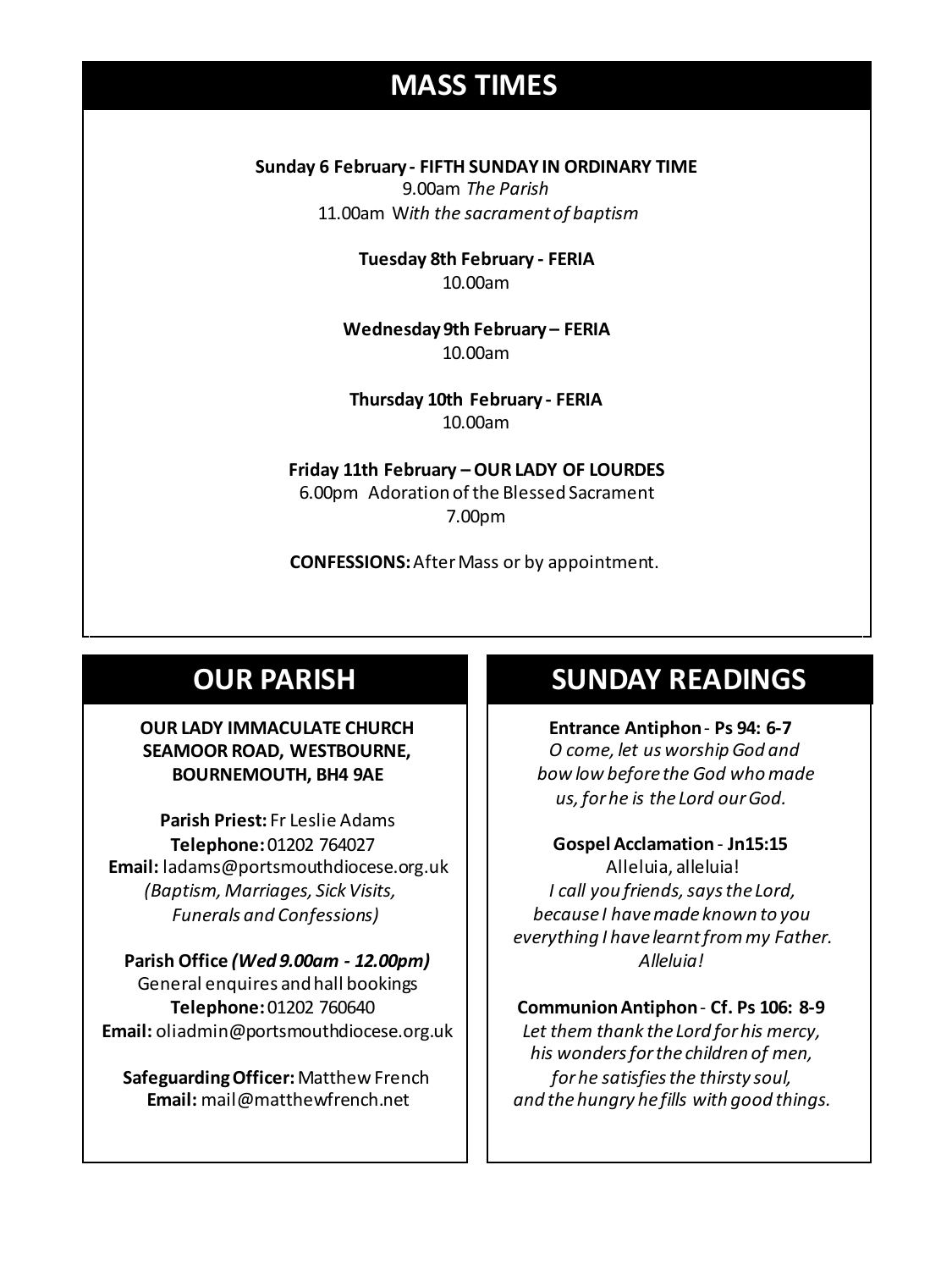## **PARISH NEWS**

**GREEN TIP OF THE WEEK.** Perhaps consider making Ecosia the default browser on your iPhone. It is a 200% renewable company producing twice as much solar energy as it needs. It is committed to a worldwide tree planting programme which includes restoring lost Amazon rain forest in Brazil, restoring desertified land in Burkina Faso and restoring former palm oil plantations in Indonesia. Every time you click on a search you contribute to the scheme. Check it out for the full range of activity including planting trees around hospitals in the UK.

**BEQUESTS - A gift to the Church?** When one makes or changes a Will, one will obviously be thinking about family & friends. You could also make a gift to the Church. Many Catholics feel this is a wonderful way to thank God for the blessings that they have received during their lifetime, help the Church proclaim the Good News of Jesus and meet the needs of the next generation.

#### **WORLD DAY OF PRAYER FOR THE SICK, Friday**

**11 February.** This day was founded by St John Paul II in 1992. We are called to bring healing and hope to our world. The pandemic has brought sickness and suffering to people across the globe. Please join us for Mass at 7.00pm. There will be Adoration of the Blessed Sacrament from 6.00pm.



**YOUR PARISH NEEDS YOU.** To enable our Parish to move forward in 2022 we need more volunteers to help us. Could you fill one of the following posts?

- Gift Aid Coordinator
- Property and Finance Committee member
- SVP member

If you are able and willing to help, please contact Suzanne in the Parish Office, Fr Leslie or Pam O'Neill. Full training will be available. We look forward to hearing from you. Thanking you in anticipation.

## **OFFERTORY COLLECTION**

You can donate directly into the bank account:

> **PRCDTR Bournemouth Our Lady Immaculate**

**Sort code:** 309304 **Account:** 00875075

**Thank you for your continued support.**

## **PRAYERS PLEASE**

**Please remember all the sick and housebound of our parish especially:**

Teresa Wraith, Win Sheridan, Kathleen Wood, Phillip Rockford, Germain McAulay, Geoffrey Dixon, Joe Bonnici, Marjorie Lee